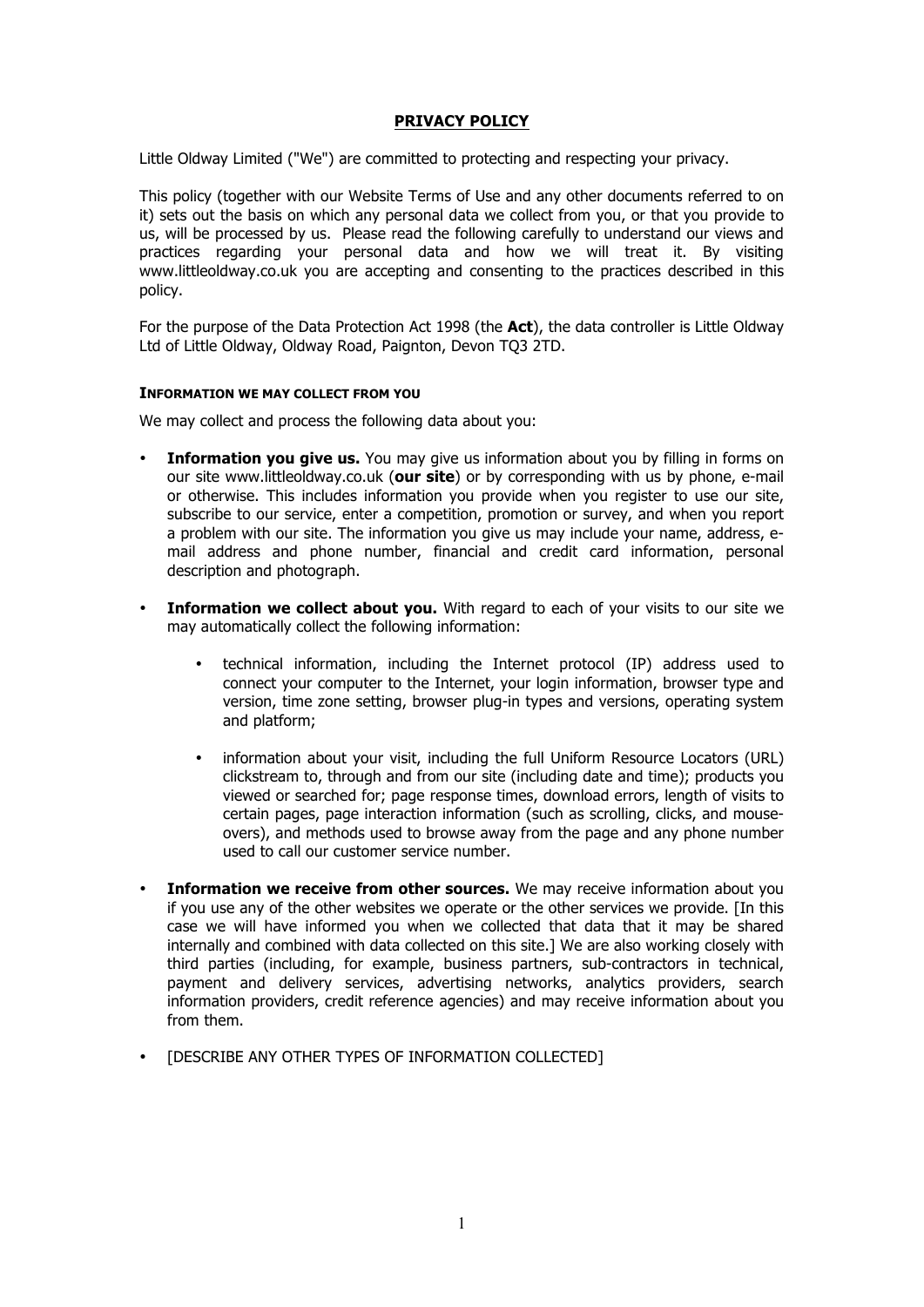### **COOKIES**

Our website uses cookies to distinguish you from other users of our website. This helps us to provide you with a good experience when you browse our website and also allows us to improve our site. For detailed information on the cookies we use and the purposes for which we use them see our Cookie Policy.

### **USES MADE OF THE INFORMATION**

We use information held about you in the following ways:

- **Information you give to us.** We will use this information:
	- to carry out our obligations arising from any contracts entered into between you and us and to provide you with the information, products and services that you request from us;
	- to provide you with information about other goods and services we offer that are similar to those that you have already purchased or enquired about;
	- to provide you, or permit selected third parties to provide you, with information about goods or services we feel may interest you. If you are an existing customer, we will only contact you by electronic means (e-mail or SMS) with information about goods and services similar to those which were the subject of a previous sale or negotiations of a sale to you. If you are a new customer, and where we permit selected third parties to use your data, we (or they) will contact you by electronic means only if you have consented to this. If you do not want us to use your data in this way, or to pass your details on to third parties for marketing purposes, please tick the relevant box situated on the form on which we collect your data (the [order form **OR** registration form]);
	- to notify you about changes to our service;
	- to ensure that content from our site is presented in the most effective manner for you and for your computer.
- **Information we collect about you.** We will use this information:
	- to administer our site and for internal operations, including troubleshooting, data analysis, testing, research, statistical and survey purposes;
	- to improve our site to ensure that content is presented in the most effective manner for you and for your computer;
	- to allow you to participate in interactive features of our service, when you choose to do so;
	- as part of our efforts to keep our site safe and secure;
	- to measure or understand the effectiveness of advertising we serve to you and others, and to deliver relevant advertising to you;
	- to make suggestions and recommendations to you and other users of our site about goods or services that may interest you or them.
- **Information we receive from other sources.** We may combine this information with information you give to us and information we collect about you. We may us this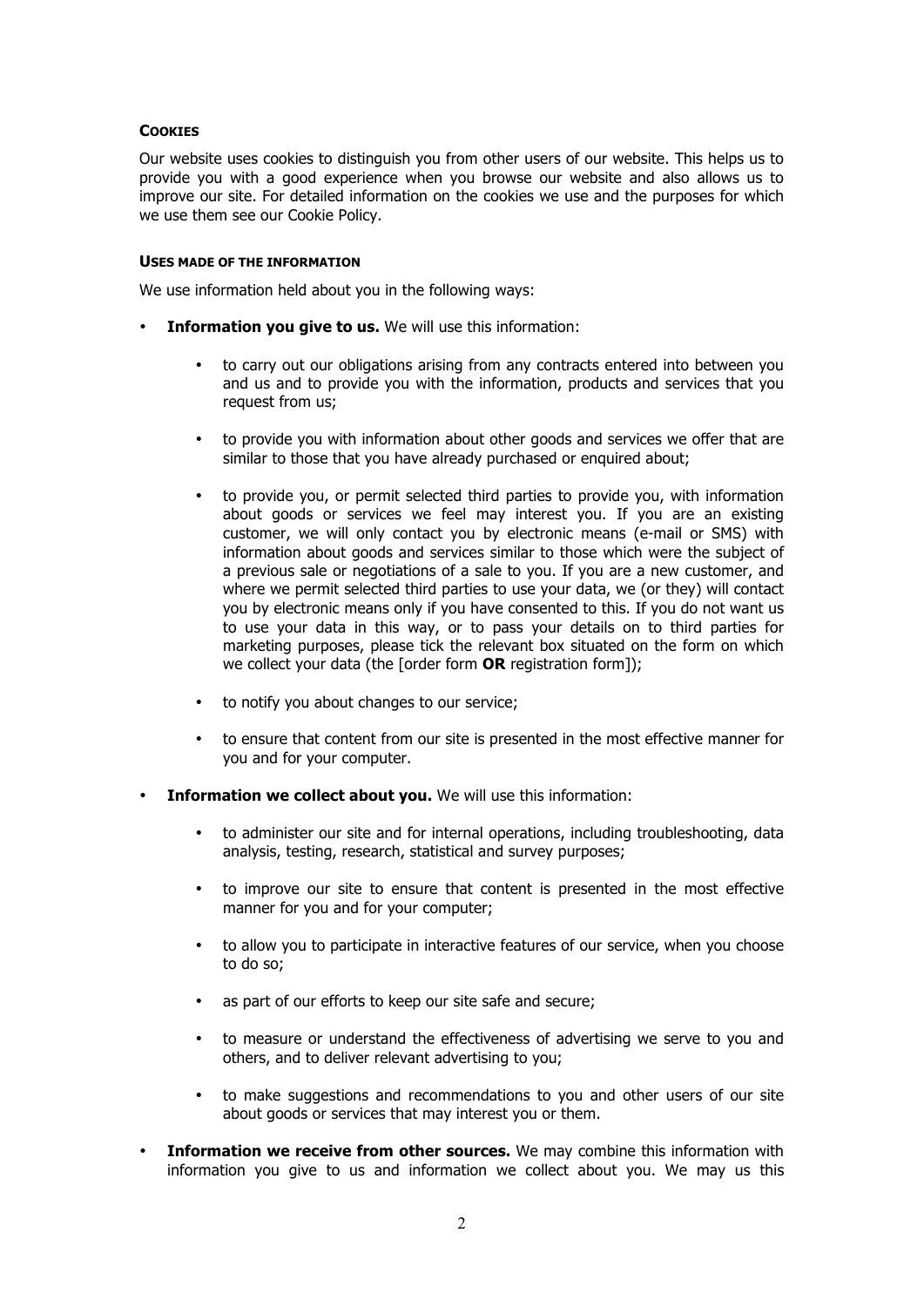information and the combined information for the purposes set out above (depending on the types of information we receive).

### **DISCLOSURE OF YOUR INFORMATION**

We may share your personal information with any member of our group, which means our subsidiaries, our ultimate holding company and its subsidiaries, as defined in section 1159 of the UK Companies Act 2006.

We may share your information with selected third parties including:

- Business partners, suppliers and sub-contractors for the performance of any contract we enter into with [them or] you.
- Advertisers and advertising networks that require the data to select and serve relevant adverts to you and others. [We do not disclose information about identifiable individuals to our advertisers, but we may provide them with aggregate information about our users (for example, we may inform them that 500 men aged under 30 have clicked on their advertisement on any given day). We may also use such aggregate information to help advertisers reach the kind of audience they want to target (for example, women in SW1). We may make use of the personal data we have collected from you to enable us to comply with our advertisers' wishes by displaying their advertisement to that target audience].
- Analytics and search engine providers that assist us in the improvement and optimisation of our site.
- [Credit reference agencies for the purpose of assessing your credit score where this is a condition of us entering into a contract with you.]

We may disclose your personal information to third parties:

- In the event that we sell or buy any business or assets, in which case we may disclose your personal data to the prospective seller or buyer of such business or assets.
- If Little Oldway Limited or substantially all of its assets are acquired by a third party, in which case personal data held by it about its customers will be one of the transferred assets.
- If we are under a duty to disclose or share your personal data in order to comply with any legal obligation, or in order to enforce or apply our Terms of Use or terms and conditions of supply and other agreements; or to protect the rights, property, or safety of Little Oldway Limited, our customers, or others. This includes exchanging information with other companies and organisations for the purposes of fraud protection and credit risk reduction.]

### **WHERE WE STORE YOUR PERSONAL DATA**

The data that we collect from you may be transferred to, and stored at, a destination outside the European Economic Area ("EEA"). It may also be processed by staff operating outside the EEA who work for us or for one of our suppliers. Such staff maybe engaged in, among other things, the fulfilment of your order, the processing of your payment details and the provision of support services. By submitting your personal data, you agree to this transfer, storing or processing. Little Oldway Limited will take all steps reasonably necessary to ensure that your data is treated securely and in accordance with this privacy policy.